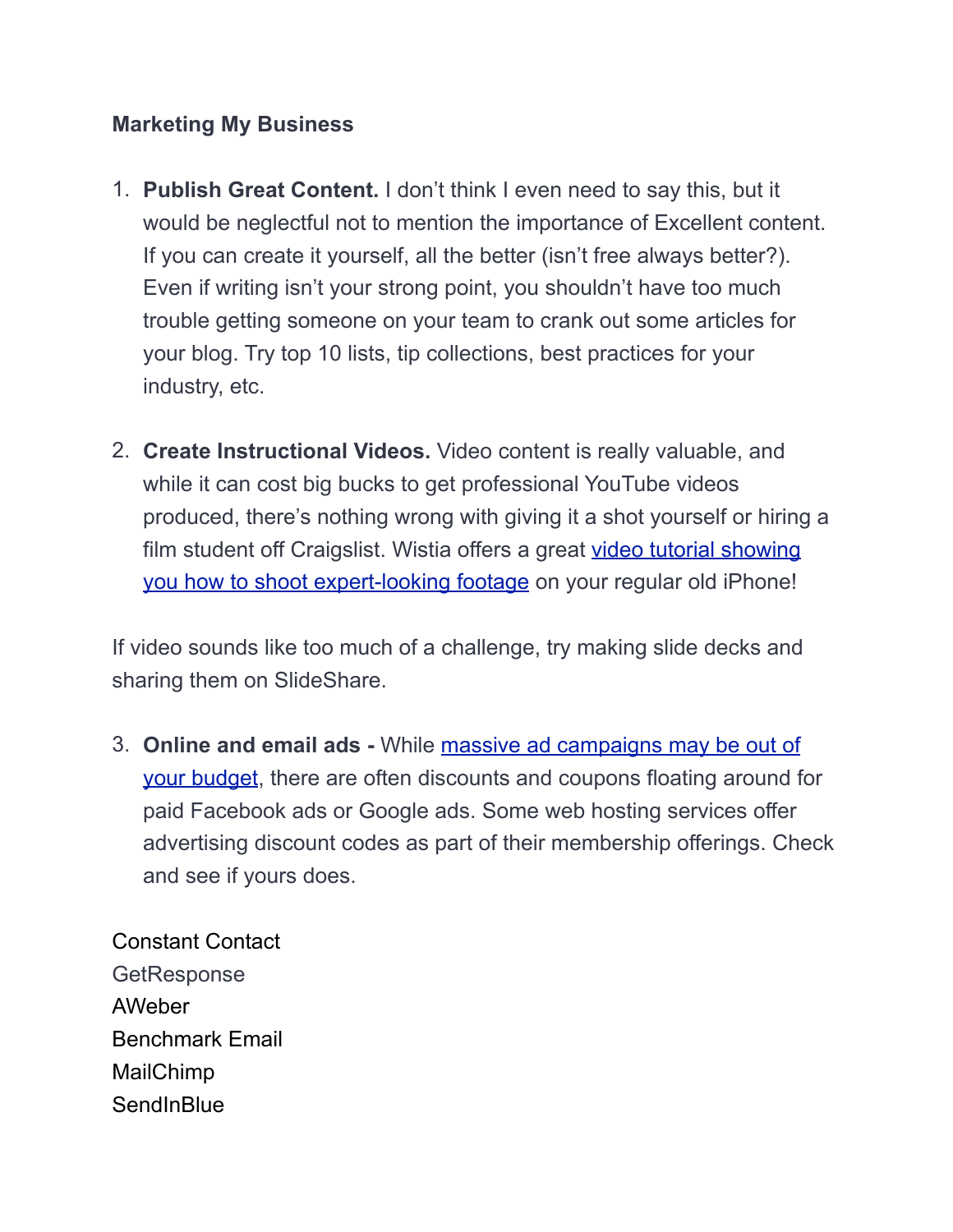# **4. Get online assistance - with FIVERR**

#### www.fiverr.com

Fiverr is the world's largest marketplace for digital services. A service offered on Fiverr is called a Gig.

Sellers have the option to choose their starting price point. Sellers can even offer multiple price ranges by using Gig Packages. With Gig Packages, they can offer buyers different service packages at different prices.

# **Signing Up**

Signing up for Fiverr is free. Only registered users can buy and sell on Fiverr.

#### **Finding a Service**

You can find the services you need by browsing the Fiverr catalog in different categories, or by using Fiverr's search engine and filters to find a specific service or seller.

5. **Be a Savvy Social Networker.** Create business accounts and participate in the big social media sites – Facebook, Twitter, LinkedIn, Google+, and Pinterest. Add Instagram in there too if your business is image-oriented. Also check out this list of easy **Facebook marketing** ideas for any type of business.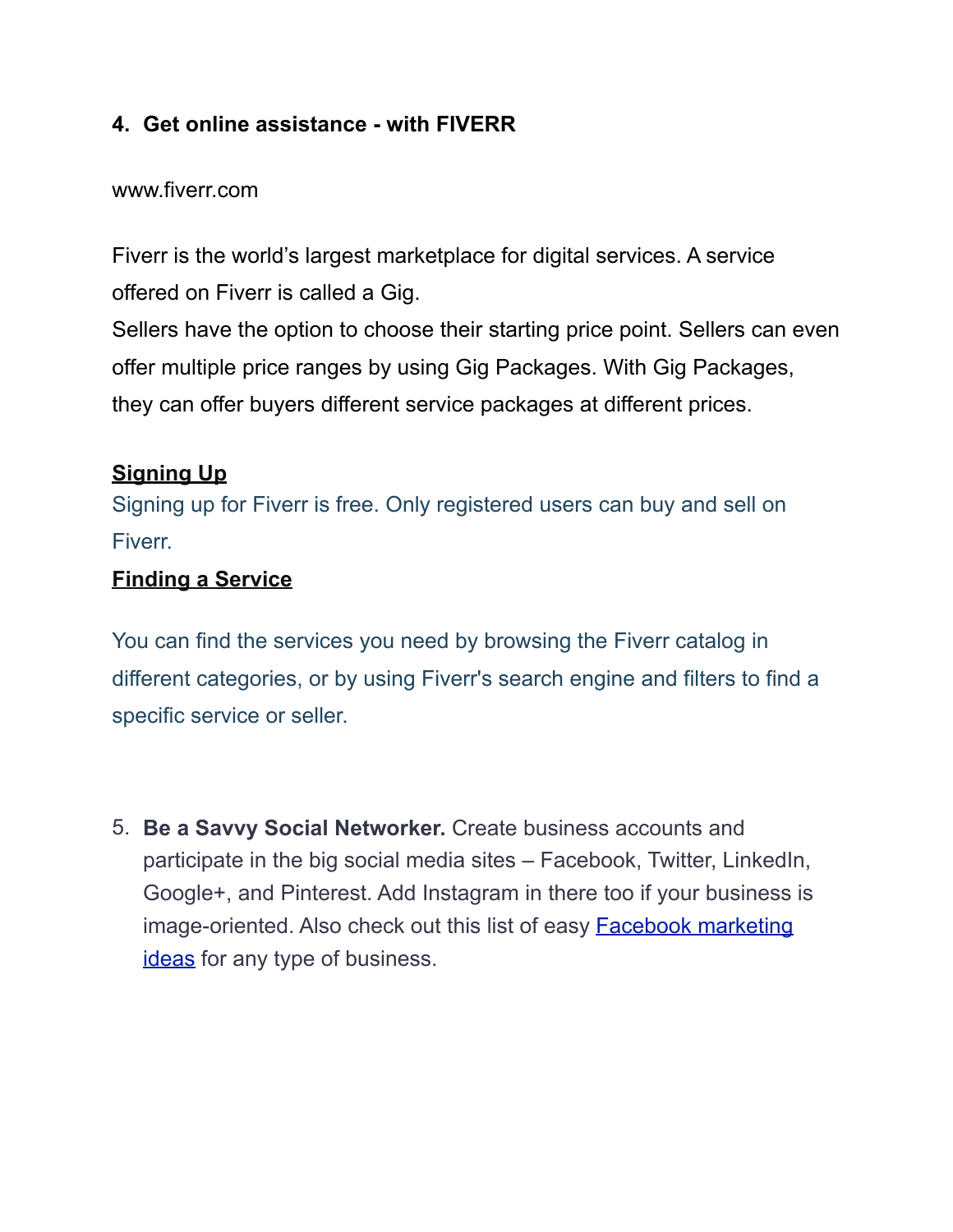**6. Stumble Upon Advertising.** If you want to try some paid advertising but you're not looking to break the bank, Stumble Upon's Paid Search Discovery could be for you. Paid Discovery delivers users straight to your site, ready to engage. What works best on Stumble Upon? Photography, visual assets, and humorous content.

Stumble Upon is pretty cheap compared to other paid ad structures. You start with a base price of 10 cents per click, then add +2 cents for age targeting, gender targeting and device targeting. You can see the whole [price list for detailed info. Whichever way you spin it, Stumble Upon's pa](https://www.stumbleupon.com/pd/index/about)id offering is leagues cheaper than most other [social media ads](https://www.wordstream.com/blog/ws/2014/09/24/social-media-advertising); Facebook ads, for example, can cost as much as 80 cents per click.

To really benefit from Stumble Upon, use targeting options to make sure you're hitting the right audiences and niches.

**7. DIY Infographics Infographics** are insanely powerful marketing tools. They're visual eye candy, they're easy to digest, and people love to share them, so they're a great way to drive up [referral traffic](https://www.wordstream.com/blog/ws/2014/07/23/referral-traffic-links) and links. Hiring a designer to make you an A+ infographic can hit your wallet hard, but you can make your own on the cheap if you don't mind a bit of a challenge.

If you have some understanding of Adobe Illustrator, try out these free vector kits that provide all the elements needed to make a stunning infographic. Not sure where to start? Check out [Visual.ly](http://visual.ly/) for inspiration. They have beginner and advanced examples for you to browse through.

# **8. Build a web presence**

You can build a very nice inexpensive web presence with a template until you earn enough to get a web designer to create a high quality one. Here are some of the places you can go now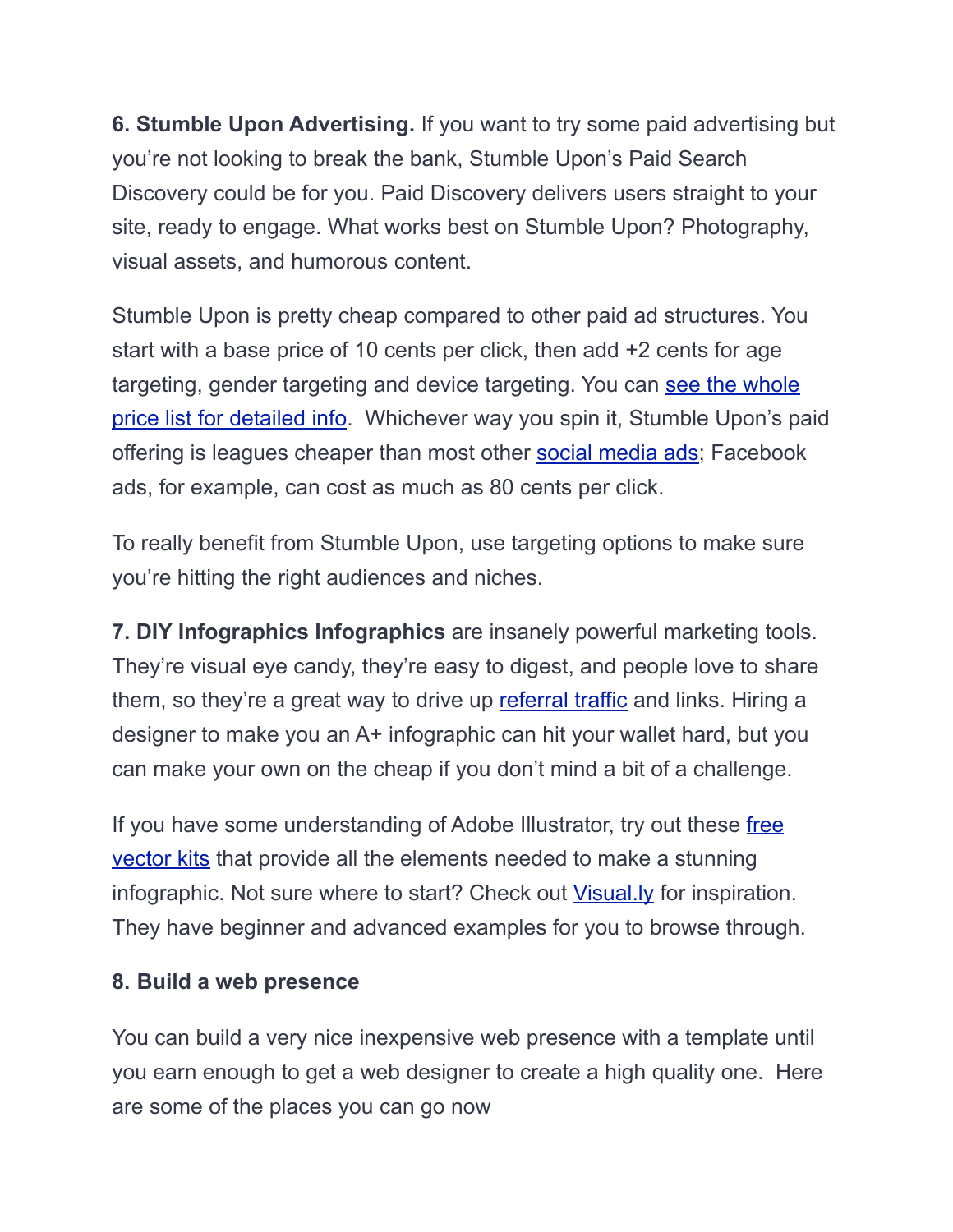**Go Daddy - Wix - Theme Forrest** - Make sure what every you create is HTML5 at the least.

- 9. **Give New Life to Old Data.** If your marketing budget it tight, you might not be able to always afford content writers to whip up content for your blog. If you're in a dry spell, instead of making something new, breathe new life into something that already exists on the web. There are a ton of data studies and stats available on the internet. While some of these studies may get initial traction, many often go unnoticed.
- 10.**Lounge About on LinkedIn.** LinkedIn is a major social media site that is often under-utilized. Don't just add network connections and sign out – join groups, enter into dialogue with connections, and share your blog posts. There's a ton happening on LinkedIn, and it can be a great place to promote your content, share ideas, and build your brand.
- 11.**Develop a Customer Referral Program.** Offer existing customers a free product, free month of service, or some other reward for referring new customers. Remember, [word-of-mouth](https://www.wordstream.com/blog/ws/2014/06/26/word-of-mouth-marketing) is powerful stuff, so friends telling friends about your business is incredibly valuable.
- 12. **Online Contests.** You'll need to cough up some dough for a prize, but the number of participants and new potential leads you get will be well worth the price. Really tight on budget? You don't technically *need* a super expensive prize to get participants. Even a couple high-end water bottles or fancy backpacks might be enough of a draw for some users.

Not sure how to host a contest? Go with **Rafflecopter** – they make it super easy to set up a contest and embed the contest entry form on your website.

13.**Host an Event or Class.** Plan an event or class to host, then print out flyers and post them on community bulletin boards (libraries, coffee shops,